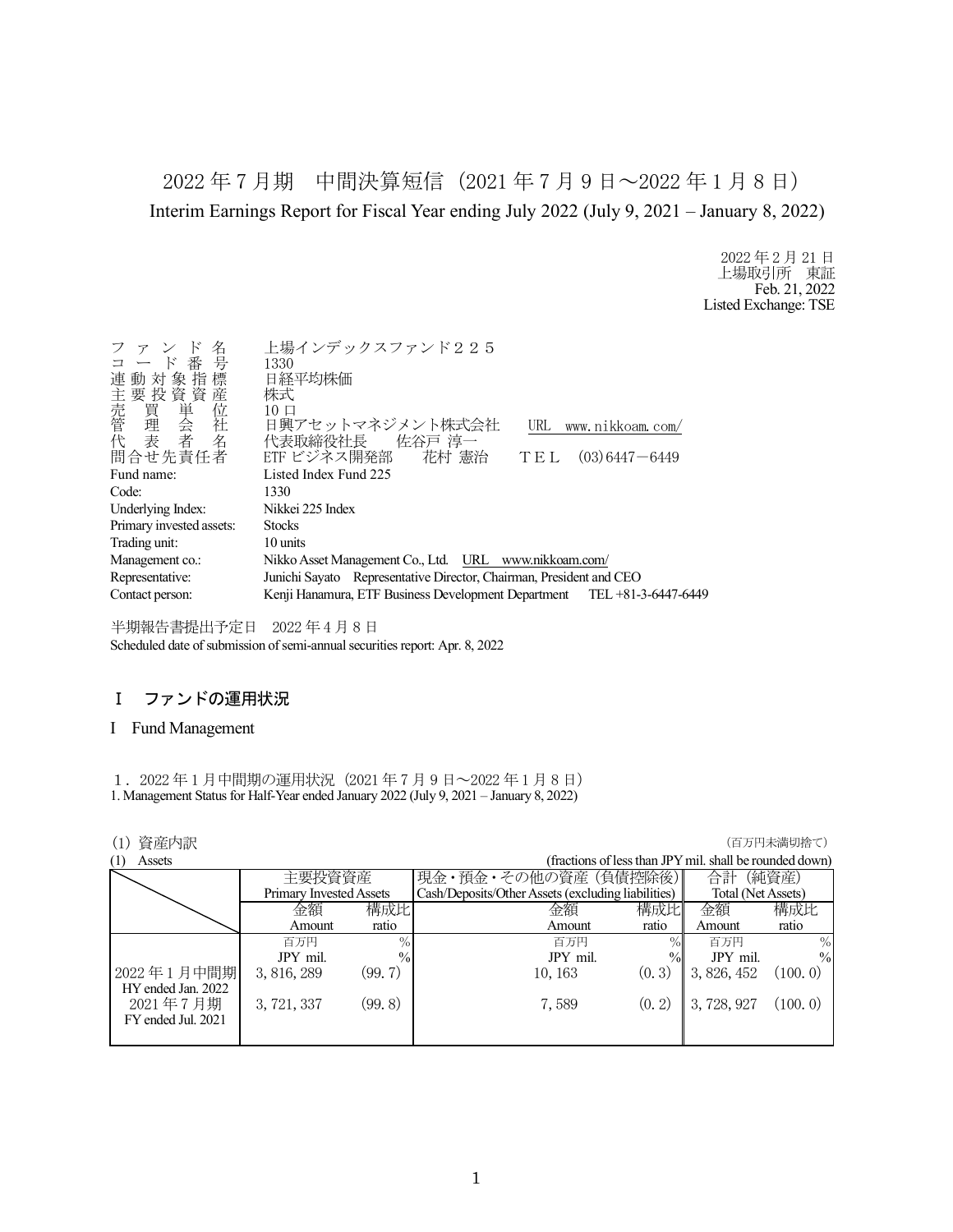## (2) 設定・交換実績

#### (2) Creation and Exchange

|                                  | 前計算期間末発行済口数<br>No. of Issued Units at End<br>of Previous Fiscal Period | 設定口数<br>No. of Units Created<br>(②) | 交換口数<br>No. of Units<br>Exchanged<br>$(\circledS)$ | 当中間計算期間末<br>発行済口数<br>No. of Issued Units at End of<br>Semiannual Period<br>$(D+Q)$<br>-3) |
|----------------------------------|------------------------------------------------------------------------|-------------------------------------|----------------------------------------------------|-------------------------------------------------------------------------------------------|
| 2022年1月中間期<br>HY ended Jan. 2022 | 千口<br>'000 units<br>129, 130                                           | 千口<br>'000 units<br>5, 442          | 千口<br>'000 units<br>4,649                          | 千口<br>'000 units<br>129, 923                                                              |

#### (3) 基準価額

(3) Net Asset Value

|                                                      | 総資産<br>Total Assets<br>$\circled{1}$ | 負債<br>Liabilities<br>(2) | 純資産<br>Net Assets<br>$(\mathcal{D}(\mathbb{O}-\mathbb{Q}))$ | 10 口当たり基準価額<br>((3)当中間計算期間末 (前計算期間末)<br>発行済口数) ×10)<br>Net Asset Value per 10 units<br>((3)No. of Issued Units at End of Semiannual<br>Period(Previous Fiscal Period))×10) |
|------------------------------------------------------|--------------------------------------|--------------------------|-------------------------------------------------------------|----------------------------------------------------------------------------------------------------------------------------------------------------------------------------|
|                                                      | 百万円                                  | 百万円                      | 百万円                                                         | 円                                                                                                                                                                          |
|                                                      | JPY mil.                             | JPY mil.                 | JPY mil.                                                    | <b>JPY</b>                                                                                                                                                                 |
| 2022年1月中間期                                           | 4,098,011                            | 271, 559                 | 3, 826, 452                                                 | 294, 520                                                                                                                                                                   |
| HY ended Jan. 2022<br>2021年7月期<br>FY ended Jul. 2021 | 4,077,619                            | 348,692                  | 3, 728, 927                                                 | 288, 770                                                                                                                                                                   |
|                                                      |                                      |                          |                                                             |                                                                                                                                                                            |

2.会計方針の変更

2. Change in Accounting Policies

① 会計基準等の改正に伴う変更 無

①Changes accompanying revision to accounting standards, etc. No

② ①以外の変更 無

②Changes other than those in ① No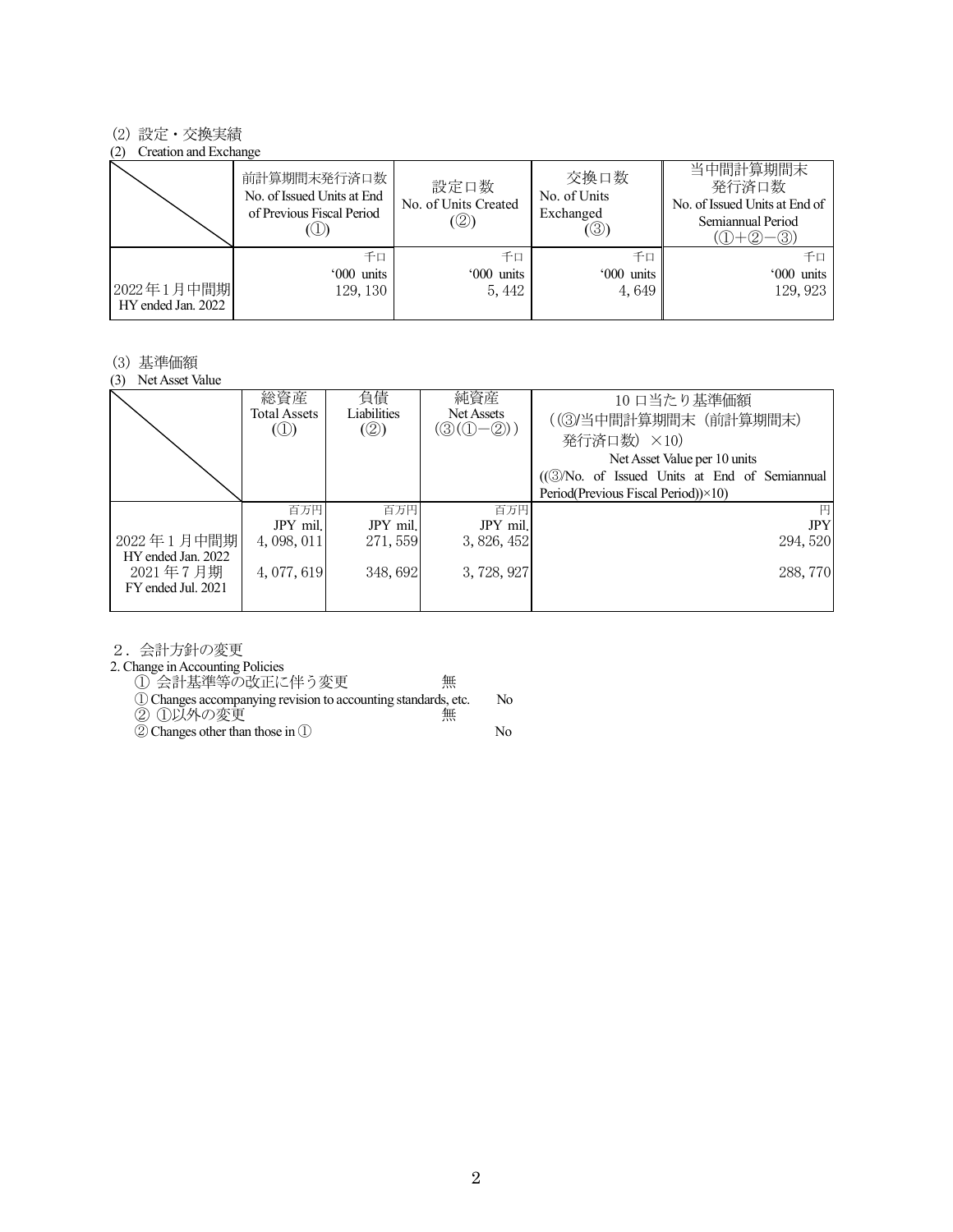# Ⅱ 中間財務諸表 Interim Financial Statements

# (1)中間貸借対照表 Interim Balance Sheet

|                                                        |                                                                       | (単位:円) (Unit:JPY)                                                          |
|--------------------------------------------------------|-----------------------------------------------------------------------|----------------------------------------------------------------------------|
|                                                        | 前計算期間末<br>2021年7月8日現在<br>Previous Fiscal Period<br>As of Jul. 8, 2021 | 当中間計算期間末<br>2022年1月8日現在<br>Present Semiannual Period<br>As of Jan. 8, 2022 |
| 資産の部 Assets                                            |                                                                       |                                                                            |
| 流動資産 Current assets                                    |                                                                       |                                                                            |
| 金銭信託 Money held in trust                               | 291, 578, 833, 507                                                    | 266, 025, 657, 998                                                         |
| コール・ローン Call loans                                     | 31, 443, 916, 130                                                     | 10, 459, 519, 239                                                          |
| 株式 Stocks                                              | 3, 721, 337, 886, 360                                                 | 3, 816, 289, 039, 520                                                      |
| 未収入金 Accounts receivable                               | 28, 889, 735, 770                                                     | 1, 574, 828                                                                |
| 未収配当金 Accrued dividend receivable                      | 3, 663, 454, 100                                                      | 3, 265, 509, 100                                                           |
| 前払金 Advance payments                                   | 594, 912, 400                                                         | 142, 534, 400                                                              |
| その他未収収益 Other accrued revenue                          | 110, 584, 430                                                         | 1, 827, 896, 544                                                           |
| 流動資産合計 Total current assets                            | 4, 077, 619, 322, 697                                                 | 4, 098, 011, 731, 629                                                      |
| 資産合計 Total assets                                      | 4, 077, 619, 322, 697                                                 | 4, 098, 011, 731, 629                                                      |
| 負債の部 Liabilities                                       |                                                                       |                                                                            |
| 流動負債 Current liabilities                               |                                                                       |                                                                            |
| 派生商品評価勘定 Derivative evaluation<br>account              | 246, 369, 250                                                         | 160, 226, 200                                                              |
| 未払金 Accounts payable-other                             | 593, 075, 000                                                         | 446, 200                                                                   |
| 未払収益分配金 Unpaid dividends                               | 46, 474, 164, 123                                                     |                                                                            |
| 未払受託者報酬 Trustee fee payable                            | 2, 759, 521, 188                                                      | 1, 511, 653, 664                                                           |
| 未払委託者報酬 Investment trust<br>management fee payable     | 6, 043, 356, 326                                                      | 3, 314, 213, 464                                                           |
| 未払利息 Accrued interest expenses                         | 22, 200                                                               | 553                                                                        |
| 受入担保金 Cash collateral received                         | 291, 578, 833, 507                                                    | 266, 025, 657, 998                                                         |
| その他未払費用 Other accrued expenses                         | 996, 740, 309                                                         | 547, 129, 795                                                              |
| 流動負債合計 Total current liabilities                       | 348, 692, 081, 903                                                    | 271, 559, 327, 874                                                         |
| 負債合計 Total liabilities                                 | 348, 692, 081, 903                                                    | 271, 559, 327, 874                                                         |
| 純資産の部 Net assets                                       |                                                                       |                                                                            |
| 元本等 Principal and other                                |                                                                       |                                                                            |
| 元本 Principal                                           | 1, 589, 212, 386, 390                                                 | 1, 598, 968, 256, 053                                                      |
| 剰余金 Surplus                                            |                                                                       |                                                                            |
| 中間剰余金又は中間欠損金 (△)<br>Surplus (deficit) at end of period | 2, 139, 714, 854, 404                                                 | 2, 227, 484, 147, 702                                                      |
| (分配準備積立金)<br>Reserve for<br>distribution               | 41, 850, 478                                                          | 41, 850, 478                                                               |
| 元本等合計 Total principal and other                        | 3, 728, 927, 240, 794                                                 | 3, 826, 452, 403, 755                                                      |
| 純資産合計 Total net assets                                 | 3, 728, 927, 240, 794                                                 | 3, 826, 452, 403, 755                                                      |
| 負債純資産合計 Total liabilities and net<br>assets            | 4, 077, 619, 322, 697                                                 | 4, 098, 011, 731, 629                                                      |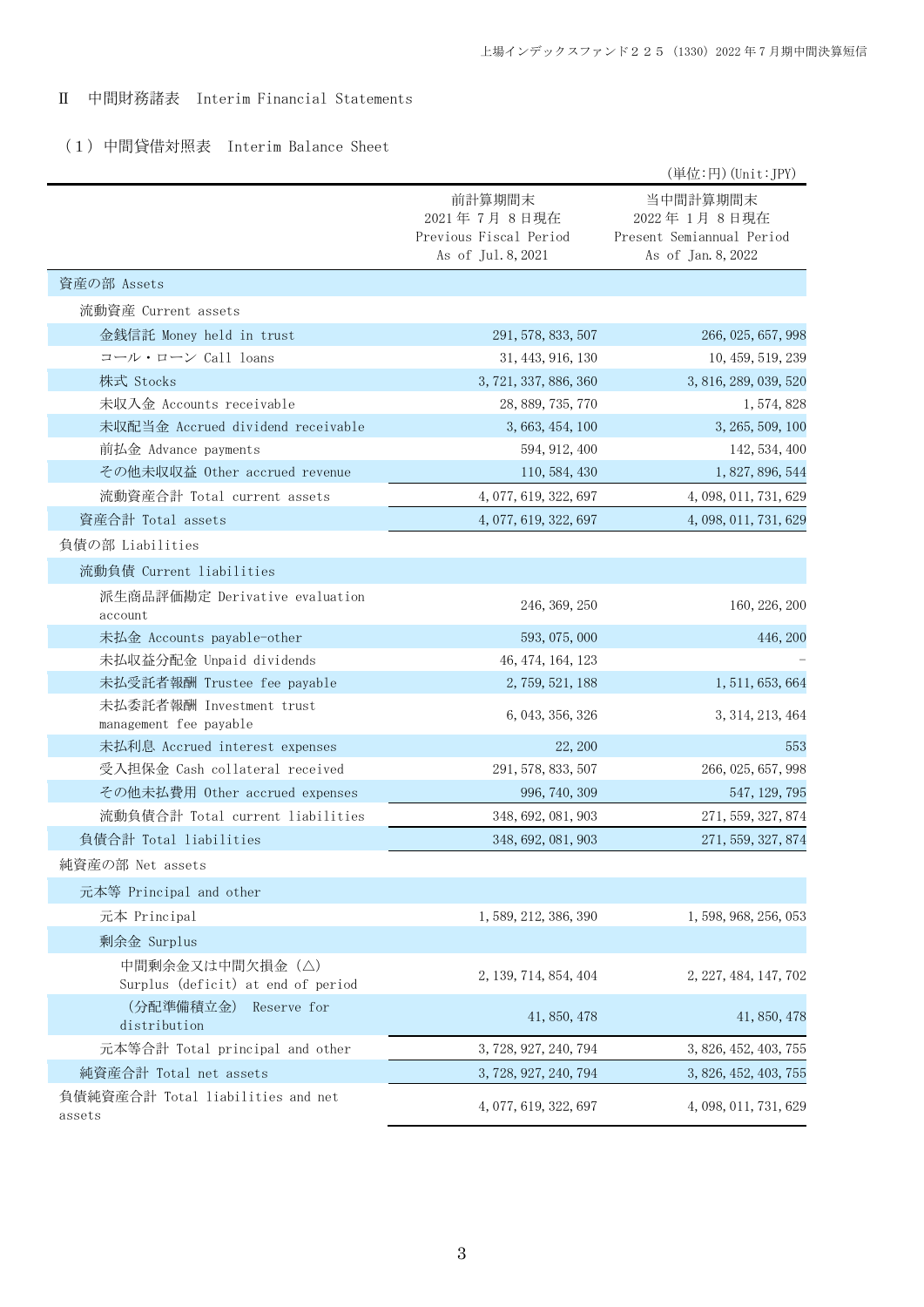(2)中間損益及び剰余金計算書 Interim Statement of Income and Retained Earnings

|                                                                                                                           |                                                                                                                | (単位:円) (Unit:JPY)                                                                                             |
|---------------------------------------------------------------------------------------------------------------------------|----------------------------------------------------------------------------------------------------------------|---------------------------------------------------------------------------------------------------------------|
|                                                                                                                           | 前中間計算期間<br>2020年7月9日<br>自<br>至 2021年1月8日<br>Previous Semiannual Period<br>From Jul. 9, 2020<br>to Jan. 8, 2021 | 当中間計算期間<br>2021年7月9日<br>目<br>至 2022年1月8日<br>Present Semiannual Period<br>From Jul. 9, 2021<br>to Jan. 8, 2022 |
| 営業収益 Operating revenue                                                                                                    |                                                                                                                |                                                                                                               |
| 受取配当金 Dividends income                                                                                                    | 24, 302, 951, 275                                                                                              | 30, 977, 384, 140                                                                                             |
| 受取利息 Interest income                                                                                                      | 12,954                                                                                                         | 5,024                                                                                                         |
| 有価証券売買等損益 Profit and loss on<br>buying and selling of securities and other                                                | 745, 383, 366, 249                                                                                             | 49, 452, 506, 212                                                                                             |
| 派生商品取引等損益 Profit and loss on<br>dealing of derivatives                                                                    | 4, 134, 870, 620                                                                                               | $\triangle$ 1, 297, 900, 870                                                                                  |
| その他収益 Other revenue                                                                                                       | 989, 343, 167                                                                                                  | 2, 195, 404, 333                                                                                              |
| 営業収益合計 Total operating revenue                                                                                            | 774, 810, 544, 265                                                                                             | 81, 327, 398, 839                                                                                             |
| 営業費用 Operating expenses                                                                                                   |                                                                                                                |                                                                                                               |
| 支払利息 Interest expenses                                                                                                    | 1,831,005                                                                                                      | 1, 477, 260                                                                                                   |
| 受託者報酬 Trustee fee                                                                                                         | 1, 266, 380, 204                                                                                               | 1, 511, 653, 664                                                                                              |
| 委託者報酬 Investment trust management fee                                                                                     | 2, 768, 334, 548                                                                                               | 3, 314, 213, 464                                                                                              |
| その他費用 Other expenses                                                                                                      | 741, 584, 774                                                                                                  | 822, 751, 900                                                                                                 |
| 営業費用合計 Total operating expenses                                                                                           | 4, 778, 130, 531                                                                                               | 5, 650, 096, 288                                                                                              |
| 営業利益又は営業損失 (△) Operating income<br>$(\text{loss})$                                                                        | 770, 032, 413, 734                                                                                             | 75, 677, 302, 551                                                                                             |
| 経常利益又は経常損失(△)<br>Ordinary income<br>$(\text{loss})$                                                                       | 770, 032, 413, 734                                                                                             | 75, 677, 302, 551                                                                                             |
| 中間純利益又は中間純損失 (△) Net income<br>$(\text{loss})$                                                                            | 770, 032, 413, 734                                                                                             | 75, 677, 302, 551                                                                                             |
| 一部交換に伴う中間純利益金額の分配額又は一部交<br>換に伴う中間純損失金額の分配額(△)<br>Distribution of net income (loss) from partial<br>exchange               |                                                                                                                |                                                                                                               |
| 期首剰余金又は期首欠損金 (△) Surplus<br>(deficit) at beginning of period                                                              | 1, 369, 778, 539, 511                                                                                          | 2, 139, 714, 854, 404                                                                                         |
| 剰余金増加額又は欠損金減少額 Increase in<br>surplus or decrease in deficit                                                              | 167, 682, 433, 284                                                                                             | 93, 140, 457, 190                                                                                             |
| 中間一部交換に伴う剰余金増加額又は欠損金減<br>少額 Increase in surplus or decrease in<br>deficit from partial exchange                           |                                                                                                                |                                                                                                               |
| 中間追加信託に伴う剰余金増加額又は欠損金減<br>少額 Increase in surplus or decrease in<br>deficit from additional subscriptions for<br>the period | 167, 682, 433, 284                                                                                             | 93, 140, 457, 190                                                                                             |
| 剰余金減少額又は欠損金増加額 Decrease in<br>surplus or increase in deficit                                                              | 192, 002, 269, 208                                                                                             | 81, 048, 466, 443                                                                                             |
| 中間一部交換に伴う剰余金減少額又は欠損金増<br>加額 Decrease in surplus or increase in<br>deficit from partial exchange                           | 192, 002, 269, 208                                                                                             | 81, 048, 466, 443                                                                                             |
| 中間追加信託に伴う剰余金減少額又は欠損金増<br>加額 Decrease in surplus or increase in<br>deficit from additional subscriptions for<br>the period |                                                                                                                |                                                                                                               |
| 分配金 Dividends                                                                                                             |                                                                                                                |                                                                                                               |
| 中間剰余金又は中間欠損金(△)<br>Surplus<br>(deficit) at end of period                                                                  | 2, 115, 491, 117, 321                                                                                          | 2, 227, 484, 147, 702                                                                                         |
|                                                                                                                           |                                                                                                                |                                                                                                               |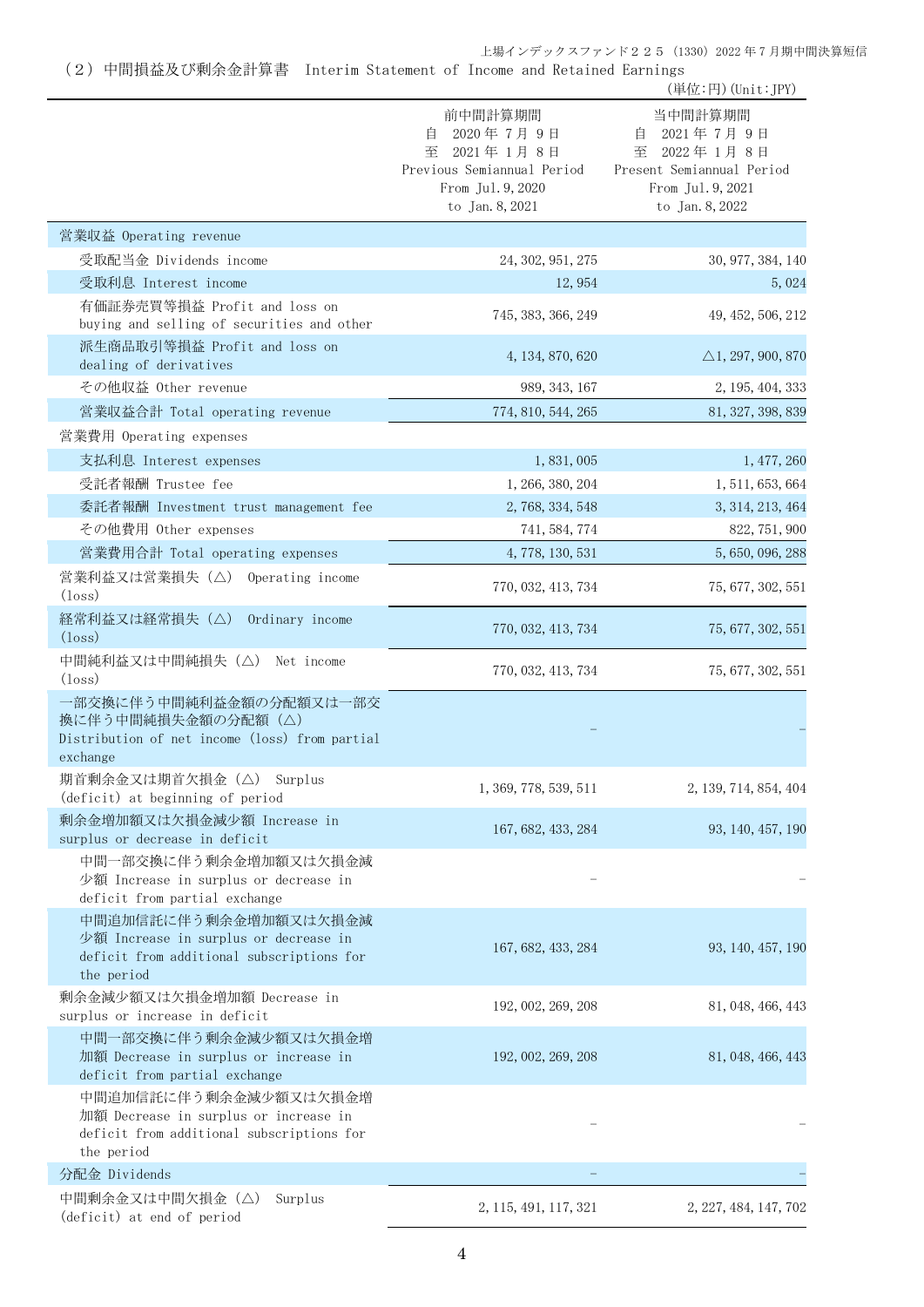(3)中間注記表

# (重要な会計方針に係る事項に関する注記)

| 1. 有価証券の評価基準及び評価方法          | 株式は移動平均法に基づき、以下のとおり原則として時価で評価しております。  |
|-----------------------------|---------------------------------------|
|                             | (1) 金融商品取引所等に上場されている有価証券              |
|                             | 金融商品取引所等に上場されている有価証券は、原則として金融商品取引所等にお |
|                             | ける中間計算期間末日の最終相場(外貨建証券の場合は中間計算期間末日において |
|                             | 知りうる直近の日の最終相場)で評価しております。              |
|                             | (2)金融商品取引所等に上場されていない有価証券              |
|                             | 当該有価証券については、原則として、日本証券業協会等発表の店頭売買参考統計 |
|                             | 値(平均値)等、金融商品取引業者、銀行等の提示する価額(ただし、売気配相場 |
|                             | は使用しない)又は価格提供会社の提供する価額のいずれかから入手した価額で評 |
|                             | 価しております。                              |
|                             | (3)時価が入手できなかった有価証券                    |
|                             | 適正な評価額を入手できなかった場合又は入手した評価額が時価と認定できない事 |
|                             | 由が認められた場合は、投資信託委託会社が忠実義務に基づいて合理的な事由をも |
|                             | って時価と認めた価額もしくは受託者と協議のうえ両者が合理的事由をもって時価 |
|                             | と認めた価額で評価しております。                      |
| 2. デリバティブ等の評価基準及び評価デリバティブ取引 |                                       |
| 方法                          | 悃別法に基づき原則として時価で評価しております。              |

(中間貸借対照表に関する注記)

|       |                                                       | 前計算期間末                  | 当中間計算期間末               |
|-------|-------------------------------------------------------|-------------------------|------------------------|
|       |                                                       | 2021年7月8日現在             | 2022年1月8日現在            |
| $1$ . | 期首元本額                                                 | 1, 573, 386, 913, 546 円 | 1,589, 212, 386, 390 円 |
|       | 期中追加設定元本額                                             | 319, 273, 535, 238 円    | 66, 977, 770, 750 円    |
|       | 期中一部交換元本額                                             | $303, 448, 062, 394$ 円  | 57, 221, 901, 087 円    |
| 2.    | 受益権の総数                                                | 129, 130, 770 口         | 129, 923, 479 口        |
| 3.    | 担保資産                                                  |                         |                        |
|       | デリバティブ取引に係る差入委託証拠金代用有価証券とし<br>て担保に供している資産は次のとおりであります。 |                         |                        |
|       | 株式                                                    | 19, 975, 000, 000 円     | 15, 167, 500, 000 円    |
| $4$ . | 有価証券の消費貸借契約により貸し付けた有価証券は次の<br>とおりであります。               |                         |                        |
|       | 株式                                                    | 272, 289, 504, 890 円    | 248, 964, 021, 640 円   |

(中間損益及び剰余金計算書に関する注記)

| 前中間計算期間       | 当中間計算期間       |
|---------------|---------------|
| 自 2020年7月9日   | 自 2021年7月9日   |
| 至 2021年 1月 8日 | 至 2022年 1月 8日 |
|               |               |
| 該当事項はありません。   | 該当事項はありません。   |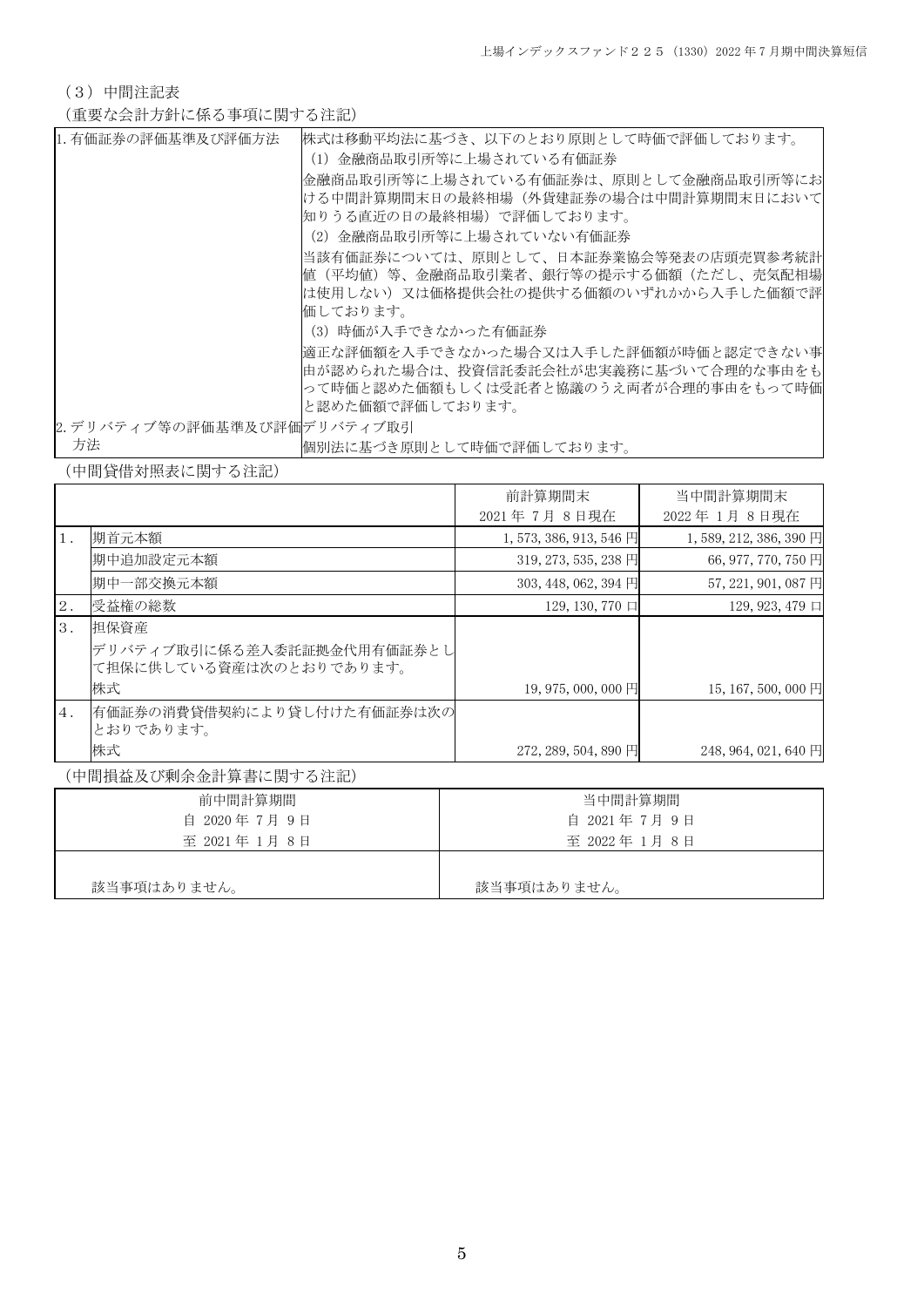(金融商品に関する注記)

金融商品の時価等に関する事項

|         | 前計算期間末<br>2021年7月8日現在                                                                                                                                                                                                                   | 当中間計算期間末<br>2022年1月8日現在                             |
|---------|-----------------------------------------------------------------------------------------------------------------------------------------------------------------------------------------------------------------------------------------|-----------------------------------------------------|
| 差額      | 中間貸借対照表計上額、時価及びその  貸借対照表計上額は期末の時価で計上し <br>ているため、その差額はありません。                                                                                                                                                                             | 中間貸借対照表計上額は中間計算期間末<br>日の時価で計上しているため、その差額<br>はありません。 |
| 時価の算定方法 | (1) 有価証券<br> 売買目的有価証券<br>重要な会計方針に係る事項に関する注記<br>「有価証券の評価基準及び評価方法」に                                                                                                                                                                       | (1)有価証券<br>同左                                       |
|         | 記載しております。<br> (2)デリバティブ取引<br>「デリバティブ取引等に関する注記」に<br>記載しております。<br>(3) 上記以外の金融商品                                                                                                                                                           | (2)デリバティブ取引<br>同左<br>(3) 上記以外の金融商品                  |
|         | 短期間で決済されることから、時価は帳 <br> 簿価額と近似しているため、当該金融商 <br>品の時価を帳簿価額としております。                                                                                                                                                                        | 同左                                                  |
| ての補足説明  | 金融商品の時価等に関する事項につい 金融商品の時価には、市場価格に基づく 金融商品の時価の算定においては一定の<br>価額のほか、市場価格がない場合には合 前提条件等を採用しているため異なる前<br> 理的に算定された価額が含まれておりま  提条件等によった場合、当該価額が異な <br>す。当該価額の算定においては一定の前 ることもあります。<br> 提条件等を採用しているため、 異なる前<br>提条件等によった場合、当該価額が異な<br>ることもあります。 |                                                     |